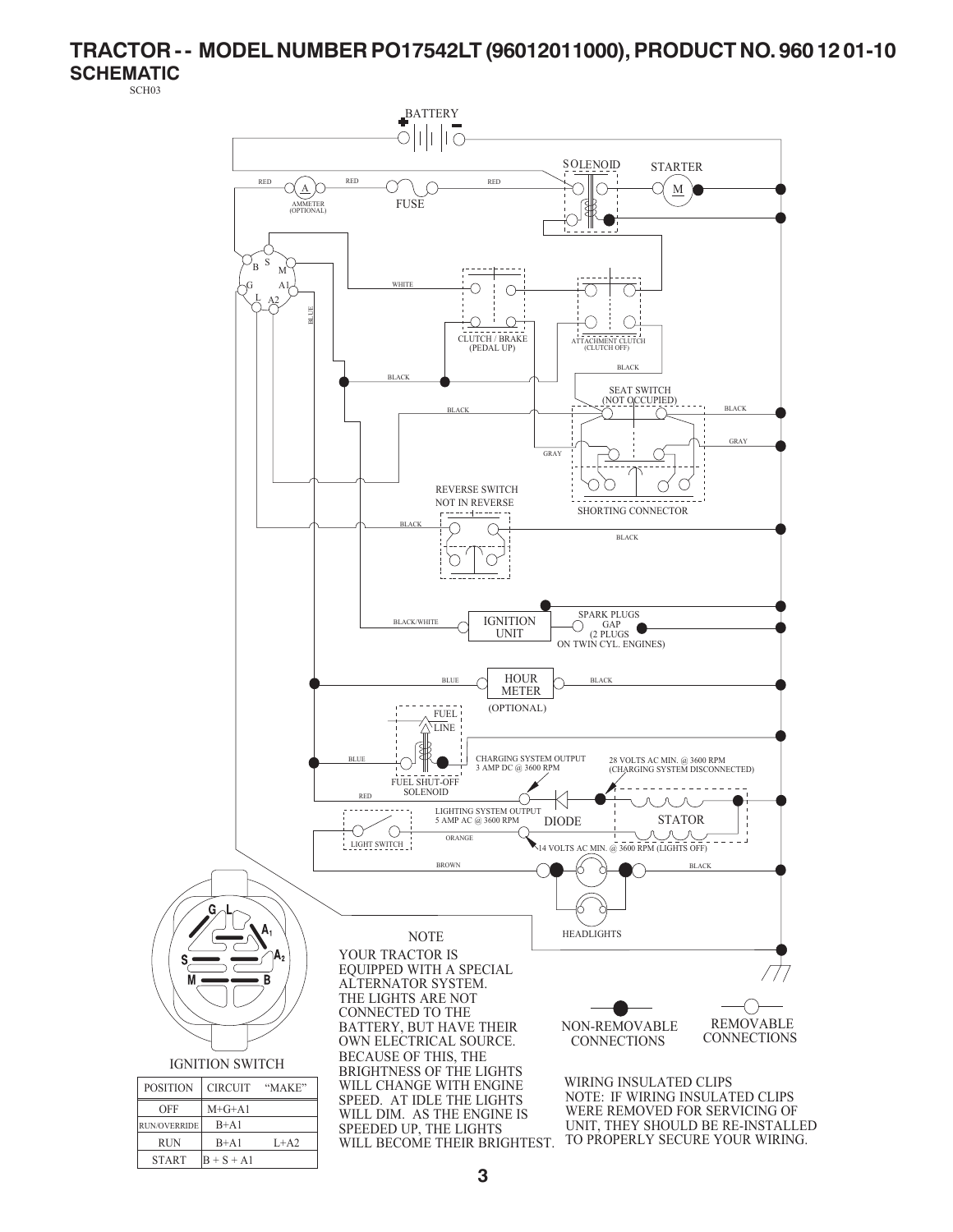

**TRACTOR - - MODEL NUMBER PO17542LT (96012011000), PRODUCT NO. 960 12 01-10 ELECTRICAL**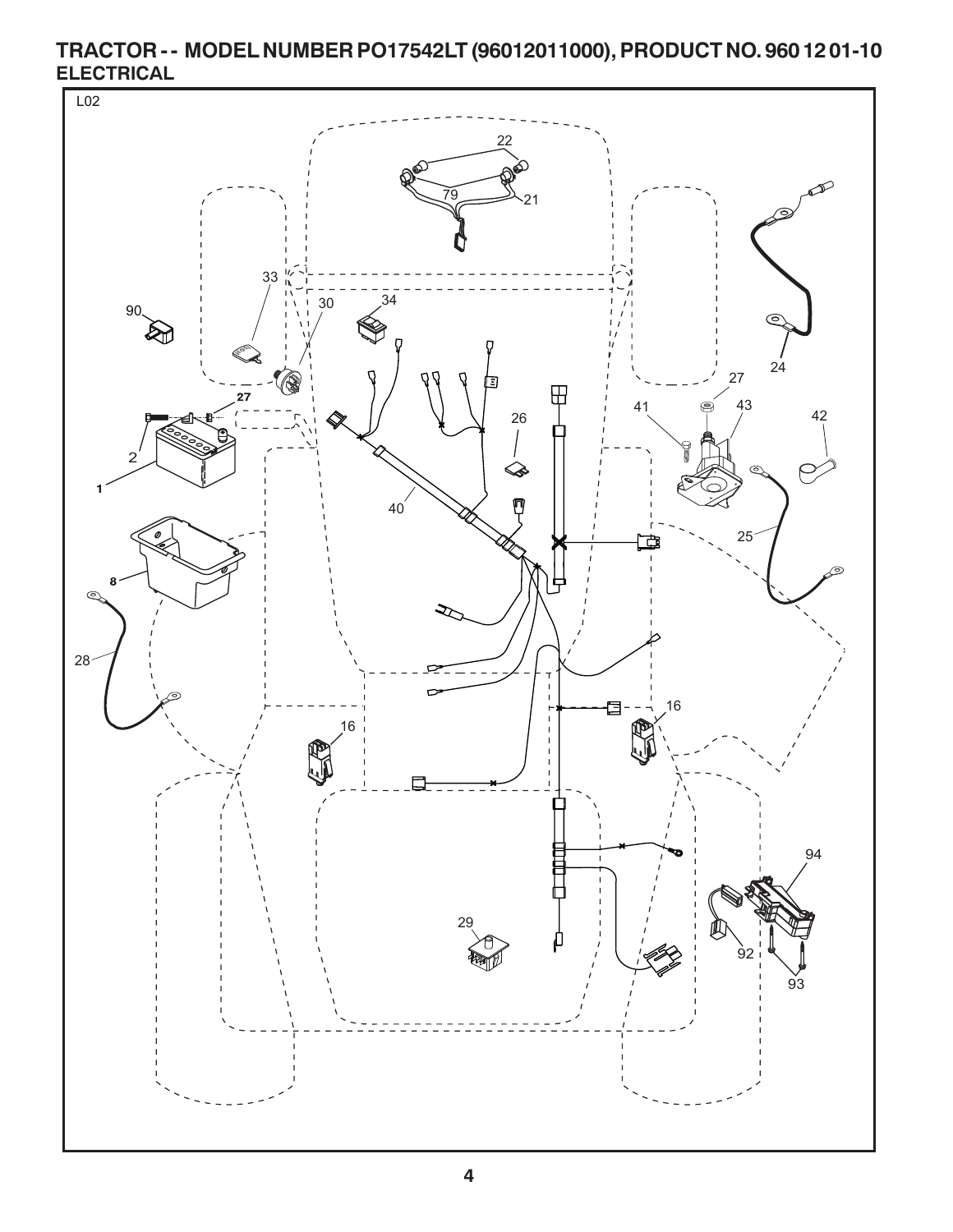## **TRACTOR - - MODEL NUMBER PO17542LT (96012011000), PRODUCT NO. 960 12 01-10 ELECTRICAL**

| NO.            | <b>KEY PART</b><br>NO.       | <b>DESCRIPTION</b>            |
|----------------|------------------------------|-------------------------------|
| 1              | 532 16 34-65                 | Battery 12 Volt 25 Amp        |
| $\overline{2}$ | 874 76 04-12                 | Bolt Hex Hd 1/4-20 Unc x 3/4  |
| 8              | 532 17 66-89                 | Battery Box                   |
| 16             | 532 17 61-38                 | Switch Interlock Push-In      |
| 21             | 532 17 56-88                 | Harness Asm. Light            |
|                | 22 532 00 41-52              | Bulb Light                    |
| 24             | 532 42 12-99                 | Cable Battery 6 Ga. 11"red    |
| 25 —<br>26 —   | 532 42 12-97<br>532 17 51-58 | Cable Battery<br>Fuse         |
| 27 —           | 873 51 04-00                 | Nut Keps Hex 1/4-20 unc       |
| 28 —           | 532 42 12-98                 | Cable Ground 6 Ga. 12"black   |
| 29             | 532 19 27-49                 | <b>Switch Seat</b>            |
| 30             | 532 19 33-50                 | Switch Ign                    |
| 33             | 532 41 19-33                 | Key/Chain                     |
| 34             | 532 11 07-12                 | Switch Light                  |
| 40             | 532 19 74-28                 | Harness Ign                   |
| 41             | 871 11 04-08                 | Bolt Blk Fin Hex 1/4-20       |
| 42             | 532 13 15-63                 | <b>Cover Terminal Red</b>     |
| 43             | 532 19 25-07                 | Solenoid                      |
| 79             | 532 17 52-42                 | Socket Asm Bulb               |
| 90 —           | 532 43 53-95                 | <b>Cover Terminal Battery</b> |
|                | 92 532 19 66-15              | Harness Pigtail               |
| 93             | 532 19 25-40                 | Screw Plastic 10-14 x 2.0     |
| 94             | 532 19 18-34                 | Module Reverse                |

**NOTE:** All component dimensions given in U. S. inches 1 inch =  $25.4$  mm.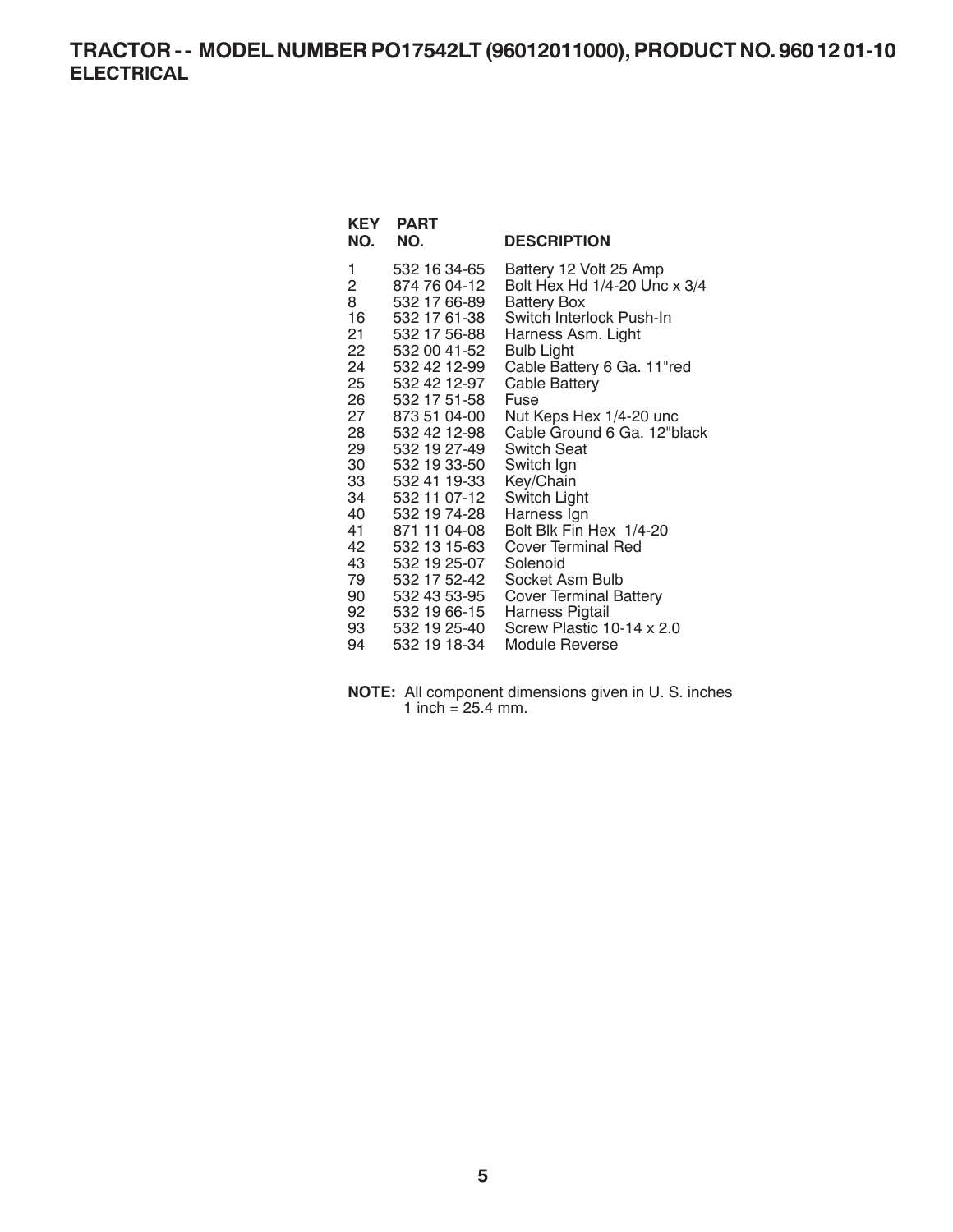### **TRACTOR - - MODEL NUMBER PO17542LT (96012011000), PRODUCT NO. 960 12 01-10 CHASSIS AND ENCLOSURES**

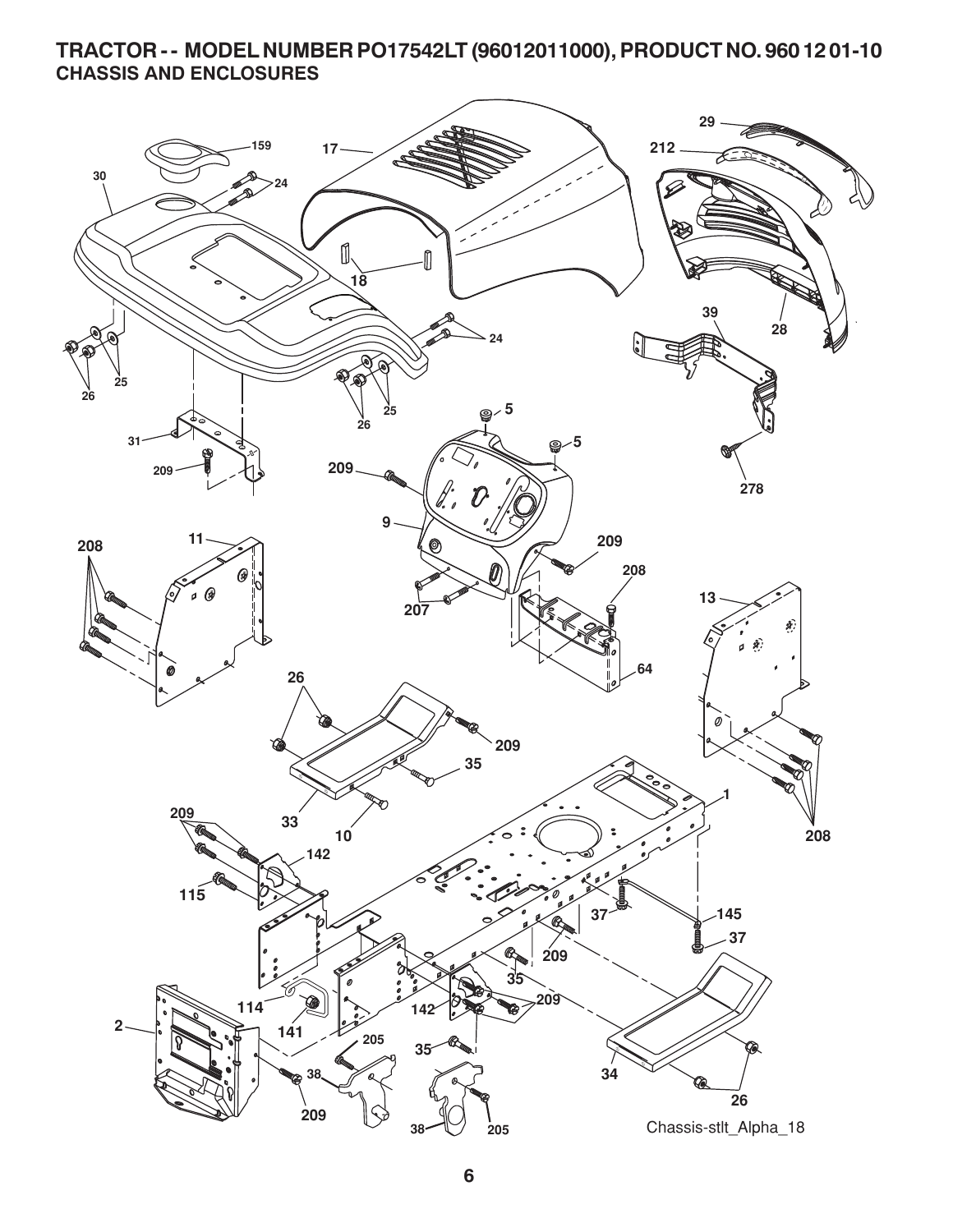| <b>KEY</b><br>NO. | <b>PART</b><br>NO.           | <b>DESCRIPTION</b>                                      |
|-------------------|------------------------------|---------------------------------------------------------|
| 1                 | 532 17 46-19                 | Chassis                                                 |
| 2                 | 532 17 65-54                 | Drawbar                                                 |
| 5                 | 532 15 52-72                 | Bumper, Hood/Dash                                       |
| 9                 | 532 43 33-53                 | Dash                                                    |
| 10                | 872 14 06-08                 | Bolt, Carriage 3/8-16 x 1                               |
| 11                | 532 17 49-96                 | Panel Dash LH                                           |
| 13                | 532 18 17-19                 | Panel Sikscr Dash RH                                    |
| 17                | 532 40 61-79                 | Hood                                                    |
| 18                | 532 18 49-21                 | <b>Bumper Hood</b>                                      |
| 24                | 874 78 06-16                 | Bolt Fin Hex 3/8-16 unc x 1 Gr. 5                       |
| 25                | 819 13 13-12                 | Washer 13/32 x 13/16 x 12 Ga.                           |
| 26                | 873 80 06-00                 | Nut Lock Hex w/Ins 3/8-16 unc                           |
| 28                | 532 42 67-41                 | Grille<br>Lens                                          |
| 29<br>30          | 532 19 54-02<br>532 19 45-89 | Fender                                                  |
| 31                | 532 13 66-19                 | Bracket Fender Repl 109873x                             |
| 33                | 532 18 25-07                 | <b>Footrest Pnt LH</b>                                  |
| 34                | 532 18 25-08                 | <b>Footrest Pnt RH</b>                                  |
| 35                | 872 11 06-06                 | Bolt Rdhd Sht Sqnk 3/8-16 x 3/4                         |
| 37                | 817 49 05-08                 | Screw Thdrol 5/16-18 x 1/2 TYT                          |
| 38                | 532 17 57-10                 | Bracket Asm. Pivot Mower Rear                           |
| 39                | 532 18 75-68                 | <b>Bracket Pivot</b>                                    |
| 64                | 532 15 47-98                 | Dash Lower                                              |
| 114               | 532 15 81-12                 | Keeper Belt LH Rear                                     |
| 115               | 817 06 06-20                 | Screw 3/8-16 x 1-1/4                                    |
| 141               | 873 90 06-00                 | Nut Lock 3/8-16                                         |
| 142               | 532 17 57-02                 | <b>Plate Reinforcement</b>                              |
| 145               | 532 40 91-67                 | Rod Pivot Chassis/Hood                                  |
| 159               | 532 18 56-35                 | Cupholder                                               |
| 205               | 817 49 06-08                 | Screw Thdrol 3/8-16 x 1/2                               |
| 207<br>208        | 817 67 05-08<br>817 67 06-08 | Screw Thdrol 5/16-18 x 1/2<br>Screw Thdrol 3/8-16 x 1/2 |
| 209               | 817 00 06-12                 | Screw Hex Wsh Thdrol 3/8-16                             |
| 212               | 532 18 75-69                 | <b>Insert Reflective</b>                                |
| 278               | 532 41 63-58                 | Screw #10 x 0.750 BOS Thread                            |
| $ -$              | 532 00 54-79                 | Plug Button Blk 359 Dia Choke                           |
| - -               | 532 18 78-01                 | Plug Dome Plasitc (Choke Hole)                          |
|                   |                              |                                                         |

**NOTE:** All component dimensions given in U.S. inches 1 inch =  $25.4$  mm.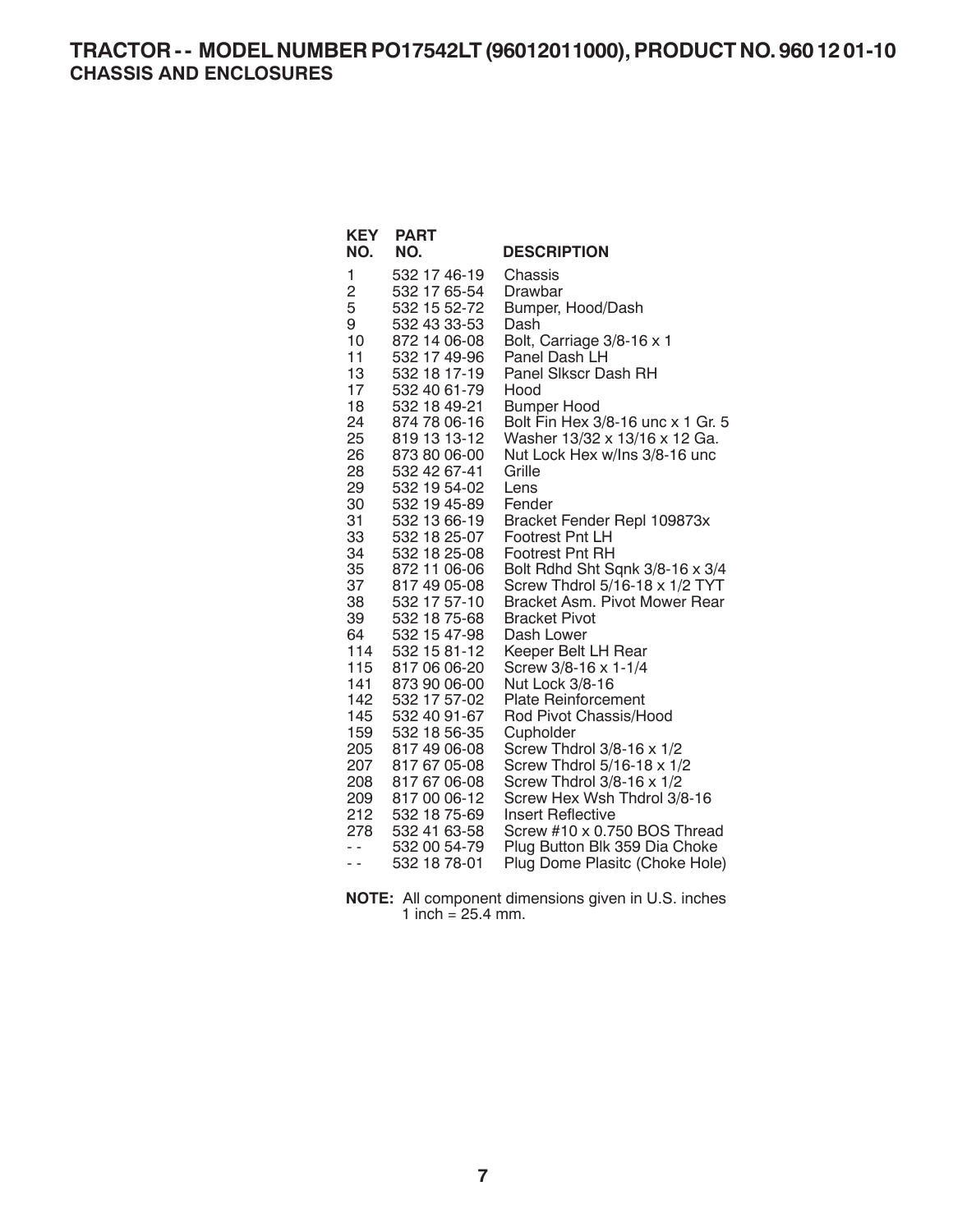**TRACTOR - - MODEL NUMBER PO17542LT (96012011000), PRODUCT NO. 960 12 01-10 DRIVE**

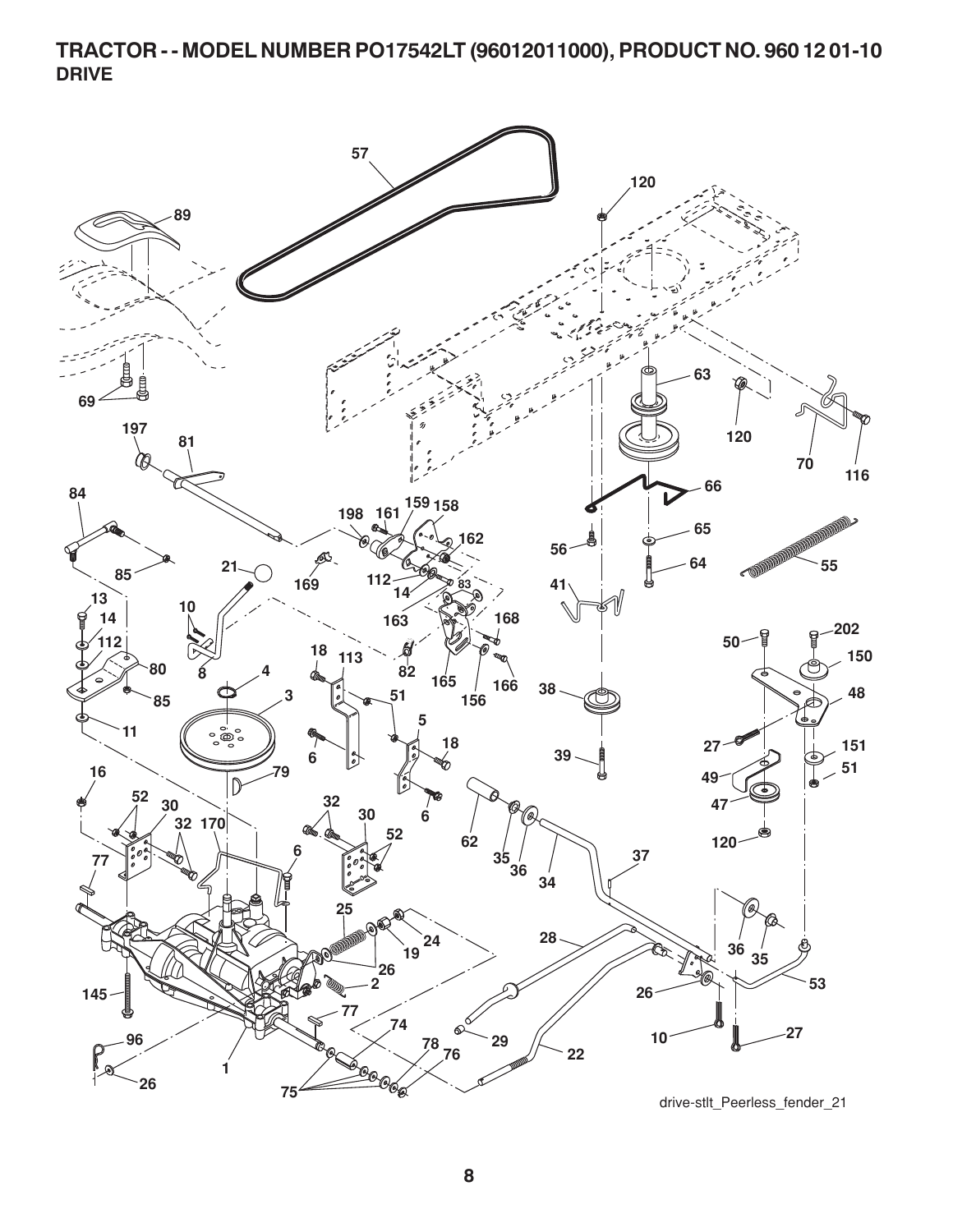# **TRACTOR - - MODEL NUMBER PO17542LT (96012011000), PRODUCT NO. 960 12 01-10 DRIVE**

| <b>KEY</b><br>NO. | <b>PART</b><br>NO.           | <b>DESCRIPTION</b>                                        | <b>KEY</b><br>NO. | <b>PART</b><br>NO.           | <b>DESCRIPTION</b>                                      |
|-------------------|------------------------------|-----------------------------------------------------------|-------------------|------------------------------|---------------------------------------------------------|
| 1                 | - - - - - - - - -            | Transaxle Peerless 206-545C                               | 65                | 810 04 07-00                 | Washer Lock Hvy Hlcl Spr 7/16                           |
| $\mathbf 2$       | 532 14 66-82                 | Spring Return Brake T/a Zinc                              | 66                | 532 15 47-78                 | Keeper Belt Engine Foolproof                            |
| 3                 | 532 12 36-66                 | Pulley Transaxle 18" tires                                | 69                | 532 14 24-32                 | Screw Hex 1/4-1/2 unc                                   |
| 4                 | 812 00 00-28                 | Ring Retainer # 5100-62                                   | 70                | 532 13 46-83                 | Guide Belt Mower Drive RH                               |
| 5                 | 532 12 15-20                 | Strap Torque 30 Degrees                                   | 74                | 532 13 70-57                 | Spacer Axle                                             |
| 6                 | 817 06 05-12                 | Screw 5/16-18 x 3/4                                       | 75                | 532 12 17-49                 | Washer 25/32 x 1 1/4 x 16 Ga.                           |
| 8                 | 532 19 27-06                 | Rod Shift Fender Adjust Lt                                | 76                | 812 00 00-01                 | E-ring #5133-75                                         |
| 10                | 876 02 04-16                 | Pin Cotter 1/8 x 1 Cad                                    | 77                | 532 12 35-83                 | Key Square 2 0 x 1845/1865                              |
| 11                | 532 10 57-01                 | Washer Plate Shf 388 Sq Hole                              | 78                | 532 12 17-48                 | Washer 25/32 x 1-5/8 x 16 Ga.                           |
| 13                | 874 55 04-12                 | Bolt 1/4-28 unf Gr. 8 W/Patch                             | 79                | 532 12 50-96                 | Key Woodruff #9 3/16 x 3/4                              |
| 14                | 810 04 04-00                 | Washer Lock Hvy Helical                                   | 80                | 532 14 50-90                 | Arm Shift                                               |
| 16                | 873 80 05-00                 | Nut Lock Hex w/Ins 5/16-18                                | 81                | 532 16 55-92                 | <b>Shaft Asm Cross</b>                                  |
| 18                | 874 78 06-16                 | Bolt, Fin Hex 3/8-16 unc x 1 Gr. 5                        | 82                | 532 16 57-11                 | Spring Torsion T/a                                      |
| 19                | 873 80 06-00                 | Nut Lock 3/8-16 unc                                       | 83                | 819 17 12-16                 | Washer 17/32 x 3/4 x 16 Ga.                             |
| 21                | 532 10 69-33                 | Knob                                                      | 84<br>85          | 532 16 62-31<br>532 15 03-60 | Link Transaxle<br>Nut Lock Center 1/4 - 28 FNTHD        |
| 22                | 532 13 08-04                 | Rod Brake Blk Zinc 26 840                                 | 89                | 532 19 49-71                 | <b>Console Shift STLT</b>                               |
| 24                | 873 35 06-00                 | Nut Hex Jam 3/8-16 unc                                    | 96                | 532 12 47-88                 | Retainer Spring 1"                                      |
| 25                | 532 10 68-88                 | Spring Rod Brake 2 00 Zinc                                | 112               | 819 09 12-10                 | Washer 9/32 x 3/4 x 10 Ga.                              |
| 26                | 819 13 13-16                 | Washer 13/32 x 13/16 x 16 Ga.<br>Pin Cotter 1/8 x 3/4 Cad | 113               | 532 12 72-85                 | Strap Torque LT                                         |
| 27<br>28          | 876 02 04-12<br>532 17 57-65 | Rod Brake Parking LT/YT                                   | 116               | 872 14 06-08                 | Bolt Rdhd Sq Neck 3/8-16 x 1.0                          |
| 29                | 532 07 16-73                 | Cap Brake Parking Black                                   | 120               | 873 90 06-00                 | Nut Lock Flg. 3/8-16 unc                                |
| 30                | 532 16 95-92                 | <b>Bracket Mtg Transaxle</b>                              | 145               | 874 49 05-40                 | Bolt 5/16-18 x 2-1/2 Gr. 5                              |
| 32                | 874 76 05-12                 | Bolt Hex Hd 5/16-18 unc x 3/4                             | 150               | 532 17 54-56                 | Spacer                                                  |
| 34                | 532 17 55-78                 | Shaft Asm Pedal Foot                                      | 151               | 819 13 32-10                 | Washer 13/32 x 2 x 10 Ga.                               |
| 35                | 532 12 01-83                 | Bearing Nylon Blk 629 Id                                  | 156               | 532 16 60-02                 | Washer Srrted 5/16 ID x 1.125                           |
| 36                | 819 21 16-16                 | Washer 21/32 x 1 x 16 Ga.                                 | 158               | 532 16 55-89                 | <b>Bracket Shift Mount</b>                              |
| 37                | 532 12 49-63                 | Pin Roll 3/16 x 1"                                        | 159               | 532 18 39-00                 | Hub Shift                                               |
| 38                | 532 17 91-14                 | <b>Pulley Idler Composite</b>                             | 161               | 872 14 04-06                 | Bolt Rdhd Sqnk 1/4-20 x 3/4 Gr. 5                       |
| 39                | 872 11 06-22                 | Bolt Fin Hex 3/8-16 unc x 2-3/4 Gr. 5                     | 162               | 873 68 04-00                 | Nut Crownlock 1/4-20 unc                                |
| 41                | 532 17 55-56                 | Keeper Belt Idler Flat                                    | 163               | 874 78 04-16                 | Bolt Hex Fin 1/4-20 unc x 1 Gr. 5                       |
| 47                | 532 12 77-83                 | Pulley Idler V Groove Plastic                             | 165               | 532 16 56-23                 | <b>Bracket Pivot Lever</b>                              |
| 48                | 532 15 44-07                 | <b>Bellcrank Clutch Grnd Driv</b>                         | 166               | 817 49 05-10                 | Screw $5/16 - 18 \times 5/8$                            |
| 49                | 532 12 32-05                 | Retainer Belt Style Spring                                | 168               | 532 16 54-92                 | Bolt Shoulder 5/16-18 x .561                            |
| 50                | 872 11 06-12                 | Bolt 3/8-16 x 1-1/2 Gr. 5                                 | 169               | 532 16 55-80                 | <b>Plate Fastening</b>                                  |
| 51                | 873 68 06-00                 | Nut Crownlock 3/8-16 unc                                  | 170               | 532 18 74-14                 | Keeper, Belt T/A                                        |
| 52                | 873 68 05-00                 | Nut Crownlock 5/16-18 unc                                 | 197<br>198        | 532 16 96-13<br>532 16 95-93 | Nyliner Snap-In                                         |
| 53                | 532 19 96-52                 | Link Clutch                                               | 202               | 872 11 06-14                 | <b>Washer Nyl</b><br>Bolt Carr. SH 3/8-16 x 1-3/4 Gr. 5 |
| 55                | 532 10 57-09                 | Spring Return Clutch 675                                  |                   |                              |                                                         |
| 56                | 817 06 06-20                 | Screw 3/8-16 x 3/4                                        |                   |                              |                                                         |
| 57                | 532 13 82-55                 | V-Belt Ground Drive 95 25                                 |                   |                              |                                                         |
| 62                | 532 12 48-72                 | <b>Cover Pedal Round</b>                                  |                   |                              |                                                         |
| 63                | 532 17 54-10                 | <b>Engine Pulley</b>                                      |                   |                              | NOTE: All component dimensions given in U.S. inches     |
| 64                | 532 17 39-37                 | <b>Bolt Hex</b>                                           |                   | 1 inch = $25.4$ mm.          |                                                         |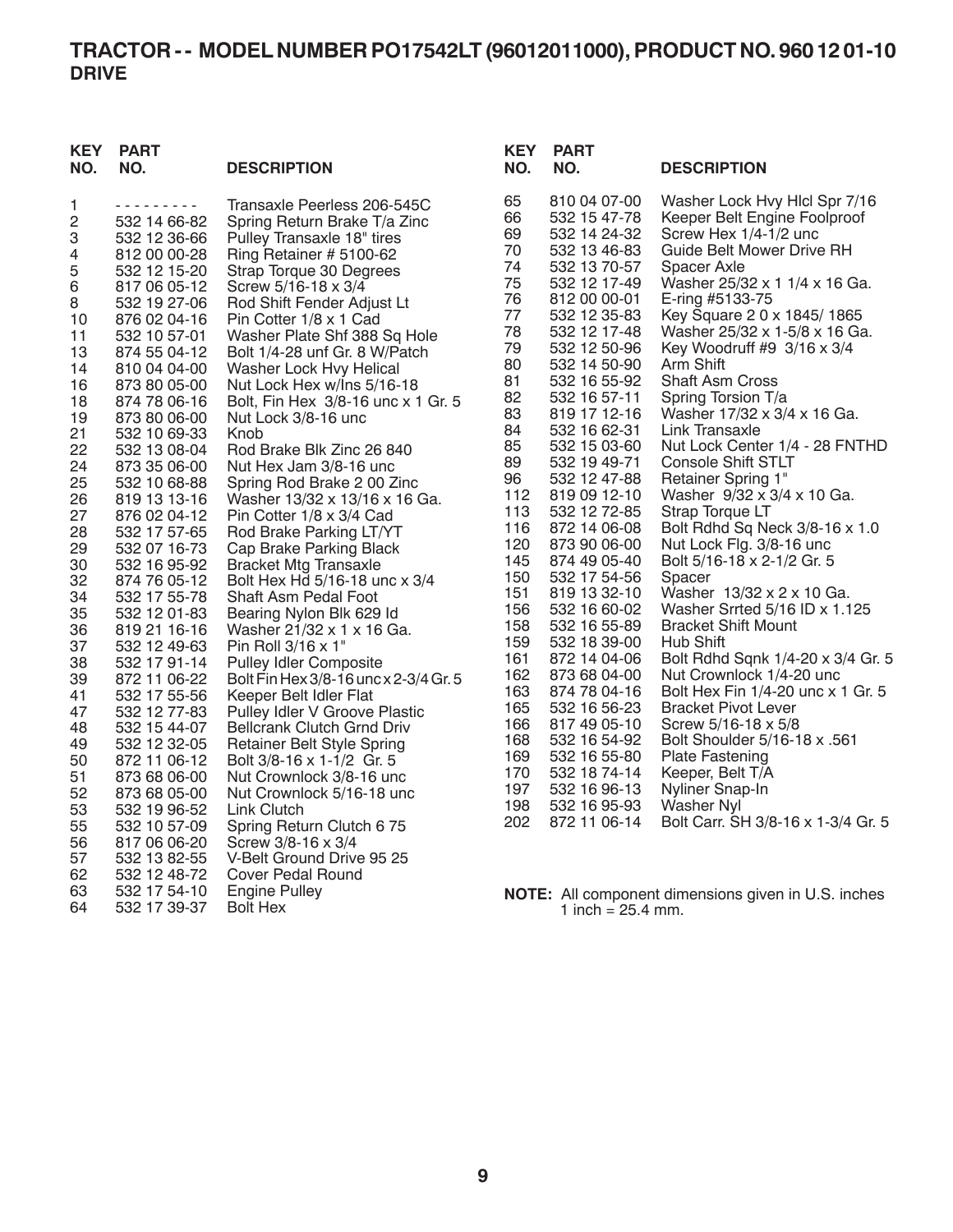**TRACTOR - - MODEL NUMBER PO17542LT (96012011000), PRODUCT NO. 960 12 01-10 ENGINE**

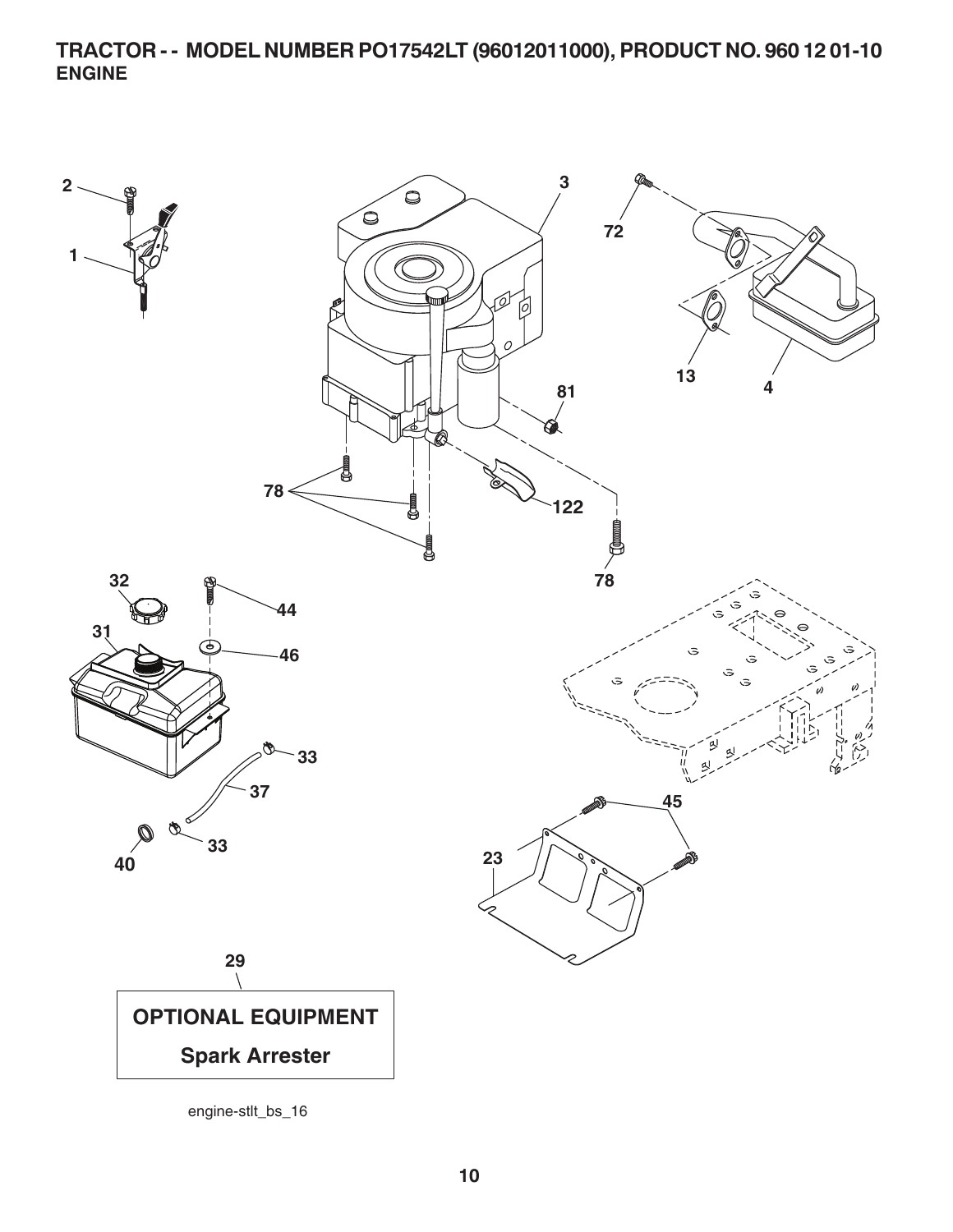| KEY<br>NO. | <b>PART</b><br>NO. | <b>DESCRIPTION</b>                 |
|------------|--------------------|------------------------------------|
| 1          | 532 17 05-51       | Control Throttle /Choke            |
| 2          | 817 72 04-08       | Screw Hex Thd Cut 1/4-20 x 5/8 T   |
| 3          |                    | Engine Briggs Model 31C707-3346-G1 |
| 4          | 532 13 73-52       | Muffler Exhaust                    |
| 13         | 532 16 52-91       | Gasket                             |
| 23         | 532 16 98-37       | Shield Browning/Debris Guard       |
| 29         | 532 13 71-80       | <b>Arrestor Spark</b>              |
| 31         | 532 40 75-45       | <b>Tank Fuel</b>                   |
| 32         | 532 43 02-20       | Cap Asm Fuel                       |
| 33         | 532 12 34-87       | Clamp Hose Blk                     |
| 37         | 532 40 11-37       | Line Fuel                          |
| 40         | 532 12 40-28       | Bushing Snap                       |
| 44         | 817 67 04-12       | Screw Hexwsh Thdrol 3/8-16 x 3/4   |
| 45         | 817 00 06-12       | Screw 3/8-16 x 3/4                 |
| 46         | 819 09 14-16       | Washer 9/32 x 7/8 x 16 Ga.         |
| 72         | 532 19 23-34       | Screw Socket Hd 5/16-18 x .75      |
| 78 —       | 817 06 06-20       | Screw 3/8-16 x 1-1/4               |
| 81 —       | 873 51 04-00       | Nut Keps Hex 1/4-20 unc            |
| 122        | 532 42 19-22       | <b>Extension Drain Oil</b>         |

**NOTE:** All component dimensions given in U.S. inches 1 inch =  $25.4$  mm

#### **Engine Power Rating Information**

The gross power rating for individual gas engine models is labeled in accordance with SAE (Society of Automotive Engineers) code J1940 (Small Engine Power & Torque Rating Procedure), and rating performance has been obtained and corrected in accordance with SAE J1995 (Revision 2002-05). Torque values are derived at 3060 RPM; horsepower values are derived at 3600 RPM. Actual gross engine power will be lower and is affected by, among other things, ambient operating conditions and engine-to-engine variability. Given both the wide array of products on which engines are placed and the variety of environmental issues applicable to operating the equipment, the gas engine will not develop the rated gross power when used in a given piece of power equipment (actual "on-site" or net power). This difference is due to a variety of factors including, but not limited to, accessories (air cleaner, exhaust, charging, cooling, carburetor, fuel pump, etc.), application limitations, ambient operating conditions (temperature, humidity, altitude), and engine-to-engine variability. Due to manufacturing and capacity limitations, Briggs & Stratton may substitute an engine of higher rated power for this Series engine.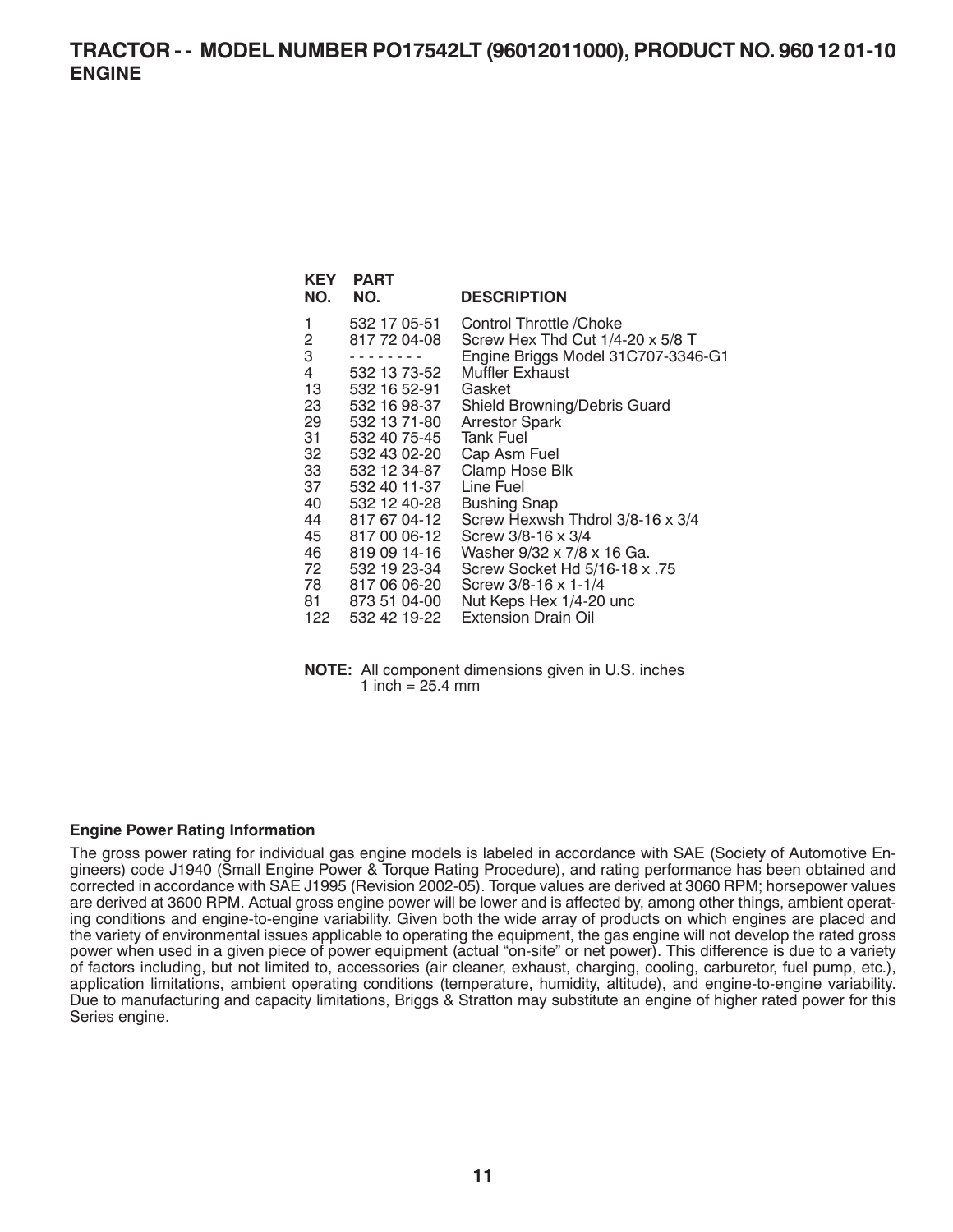**TRACTOR - - MODEL NUMBER PO17542LT (96012011000), PRODUCT NO. 960 12 01-10 STEERING**

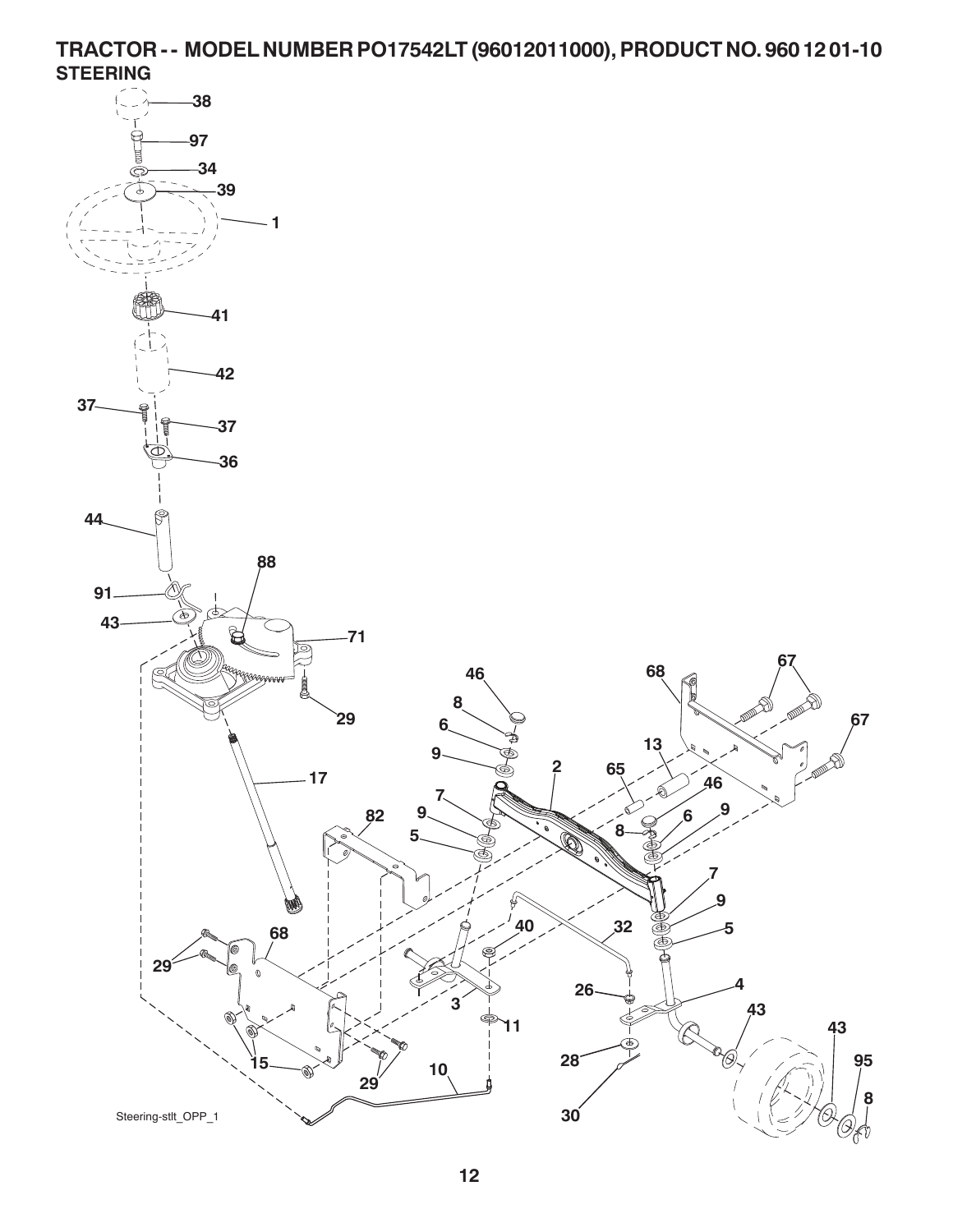**TRACTOR - - MODEL NUMBER PO17542LT (96012011000), PRODUCT NO. 960 12 01-10 STEERING**

| <b>KEY</b> | <b>PART</b>                  |                                                   |
|------------|------------------------------|---------------------------------------------------|
| NO.        | NO.                          | <b>DESCRIPTION</b>                                |
| 1          | 532 42 45-43                 | <b>Wheel Steering</b>                             |
| 2          | 532 41 81-68                 | Axle Asm                                          |
| 3          | 532 16 98-40                 | Spindle Asm LH                                    |
| 4          | 532 16 98-39                 | Spindle Asm RH                                    |
| 5          | 532 12 49-31                 | <b>Bearing Race Thrust Harden</b>                 |
| 6          | 532 12 17-48                 | Washer 25/32 x 1-5/8 x 16 Ga.                     |
| 7          | 819 27 20-16                 | Washer 27/32 x 1-1/4 x 16 Ga.                     |
| 8          | 812 00 00-29                 | Ring Klip #t5304-75                               |
| 9<br>10    | 532 12 49-37<br>532 17 51-21 | <b>Bearing Col Strg Blk</b>                       |
| 11         | 810 04 06-00                 | Link Drag<br>Washer Lock Hvy Hicl Spr 3/8         |
| 13         | 532 13 65-18                 | Spacer earing Axle Front                          |
| 15         | 873 90 06-00                 | Nut Lock 3/8-16 unc                               |
| 17         | 532 41 13-86                 | Shaft Asm Strg                                    |
| 26         | 532 12 68-47                 | <b>Bushing Link Drag Blk LR</b>                   |
| 28         | 819 13 14-16                 | Washer 13/32 x 7/8 x 16 Ga.                       |
| 29         | 817 00 06-12                 | Screw 3/8-16 x 3/4                                |
| 30         | 876 02 04-12                 | Pin Cotter 1/8 x 3/4 Cad                          |
| 32         | 532 19 27-57                 | Rod Tie Wire Form                                 |
| 34         | 810 04 05-00                 | Washer Lock Hvy HLCL Spr. 5/16                    |
| 36         | 532 15 50-99                 | Bushing Strg 5/8 ld Dash                          |
| 37         | 532 15 29-27                 | <b>Screw</b>                                      |
| 38         | 532 42 46-91                 | Cap Wheel Steer                                   |
| 39<br>40   | 819 11 38-12<br>873 54 06-00 | Washer 11/32 ID x 2-3/8OD 12 Ga.                  |
| 41         | 532 18 67-37                 | Nut Crownlock 3/8-24<br><b>Adaptor Wheel Strg</b> |
| 42         | 532 16 96-33                 | <b>Boot Steering</b>                              |
| 43         | 532 12 17-49                 | Washer 25/32 x 1 1/4 x 16 Ga.                     |
| 44         | 532 19 07-52                 | <b>Extension Steering</b>                         |
| 46         | 532 12 12-32                 | Cap Spindle Fr Top Blk                            |
| 65         | 532 41 47-36                 | Spacer Brace Axle                                 |
| 67         | 872 11 06-18                 | Bolt RdHd Sqnk 3/8-16 x 2-1/4                     |
| 68         | 532 16 98-27                 | <b>Brace Axle</b>                                 |
| 71         | 532 17 51-46                 | <b>Steering Asm</b>                               |
| 82         | 532 19 99-78                 | <b>Bracket Susp Chassis Front</b>                 |
| 88         | 532 17 51-18                 | Bolt shoulder 7/16-20                             |
| 91         | 532 17 55-53                 | <b>Clip Steering</b>                              |
| 95         | 532 18 89-67                 | Washer Hardened                                   |
| 97         | 532 42 89-82                 | Bolt Fin Hex 5/16-18 x 4 w/Patch                  |

**NOTE:** All component dimensions given in U.S. inches 1 inch =  $25.4$  mm.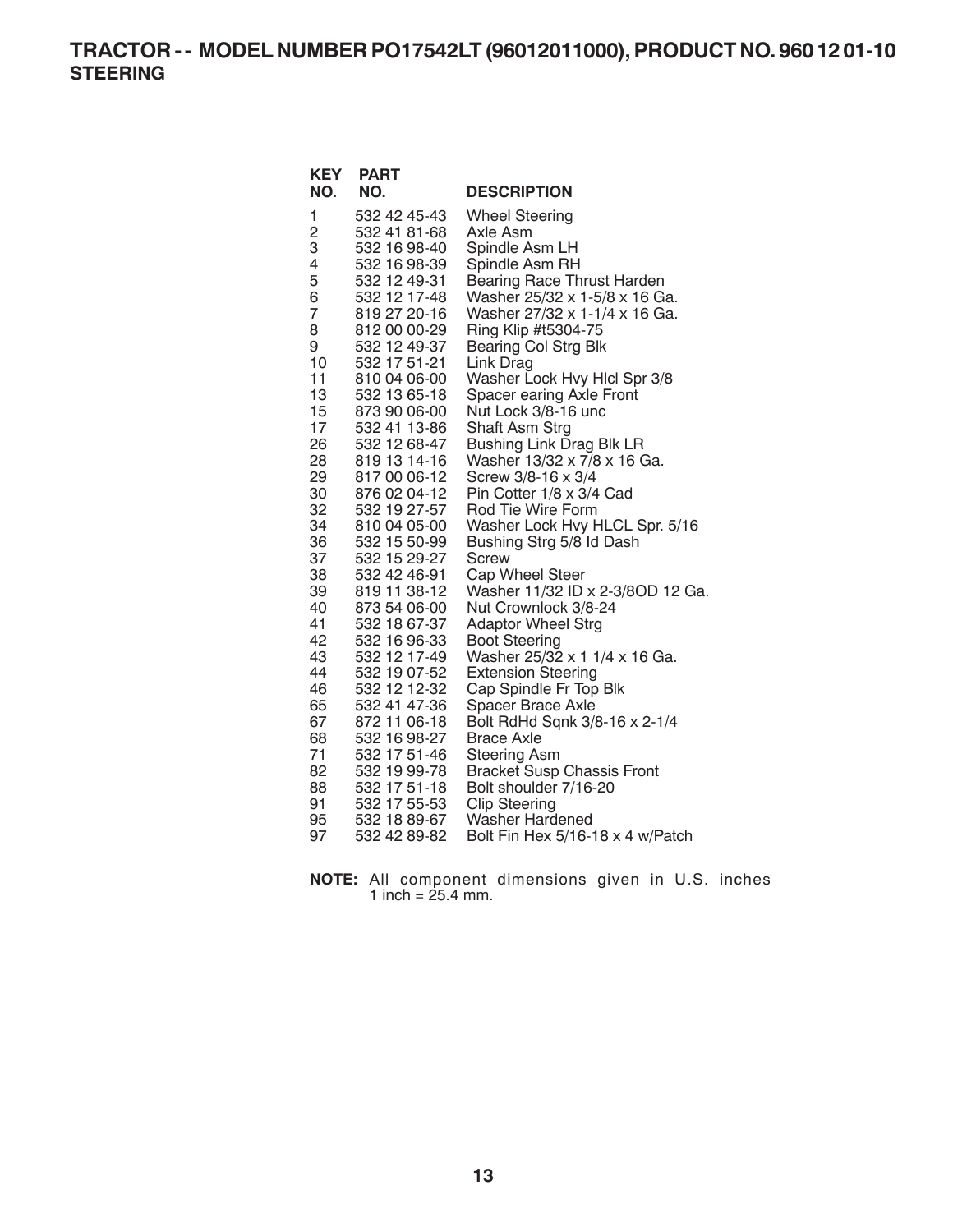# **TRACTOR - - MODEL NUMBER PO17542LT (96012011000), PRODUCT NO. 960 12 01-10 DECALS**



| <b>KEY</b>     | <b>PART</b>  |                       | <b>KEY</b>           | <b>PART</b>  |                               |
|----------------|--------------|-----------------------|----------------------|--------------|-------------------------------|
| NO.            | NO.          | <b>DESCRIPTION</b>    | NO.                  | NO.          | <b>DESCRIPTION</b>            |
|                | 532 43 10-92 | Decal, Engine HP      | 13                   | 532 41 16-57 | Decal, Warning                |
| $\overline{2}$ | 532 43 19-82 | Decal, Steering Wheel | 15                   | 532 14 50-05 | Decal, Caution, Battery       |
| 3 <sup>1</sup> | 532 43 84-25 | Decal, Replacement    | 16                   | 532 17 05-63 | Decal, Deflect WRN            |
| 4              | 532 43 19-85 | Decal, Fender         | $\sim$ $\sim$ $\sim$ | 532 13 83-11 | Decal, Handle Lft Height Adj. |
| 5              | 532 43 19-86 | Decal, Fender         | $\sim$ $ \sim$       | 532 18 10-90 | Pad Footrest RH               |
| 6              | 532 43 20-72 | Decal, Lower Dash     | $\sim$ $\sim$        | 532 18 10-91 | Pad Footrest LH               |
| 8              | 532 16 03-96 | Decal, V-Belt Sch.    | $\sim$ $\sim$ $\sim$ | 532 43 87-19 | Manual Operator's Eng/Span    |
| 9              | 532 43 19-83 | Decal, Hood RH/LH     | $\sim$ $\sim$ $\sim$ | 532 43 85-05 | <b>Manual Parts</b>           |

**WHEELS & TIRES**



| <b>PART</b><br>NO. | <b>DESCRIPTION</b>                 |
|--------------------|------------------------------------|
| 532 05 91-92       | Cap, Tire valve                    |
| 532 06 51-39       | Stem, Valve                        |
| 532 10 62-22       | Tire, Front                        |
| 532 05 99-04       | Tube, Front (Service item only)    |
| 532 43 87-27       | Rim assembly, Front                |
| 532 12 49-57       | Fitting, Grease (Front wheel only) |
| 532 12 49-59       | Bearing, Flange (Front wheel only) |
| 532 43 87-26       | Rim assembly, Rear                 |
| 532 42 05-31       | Tire, Rear                         |
| 532 12 49-26       | Tube, Rear (Service item only)     |
| 532 19 32-68       | Cap, Hub Axle                      |
| 532 14 43-34       | Sealant, Tire (10 oz. Tube)        |
|                    |                                    |

**NOTE:** All component dimensions given in U.S. inches 1 inch =  $25.4 \, \text{mm}$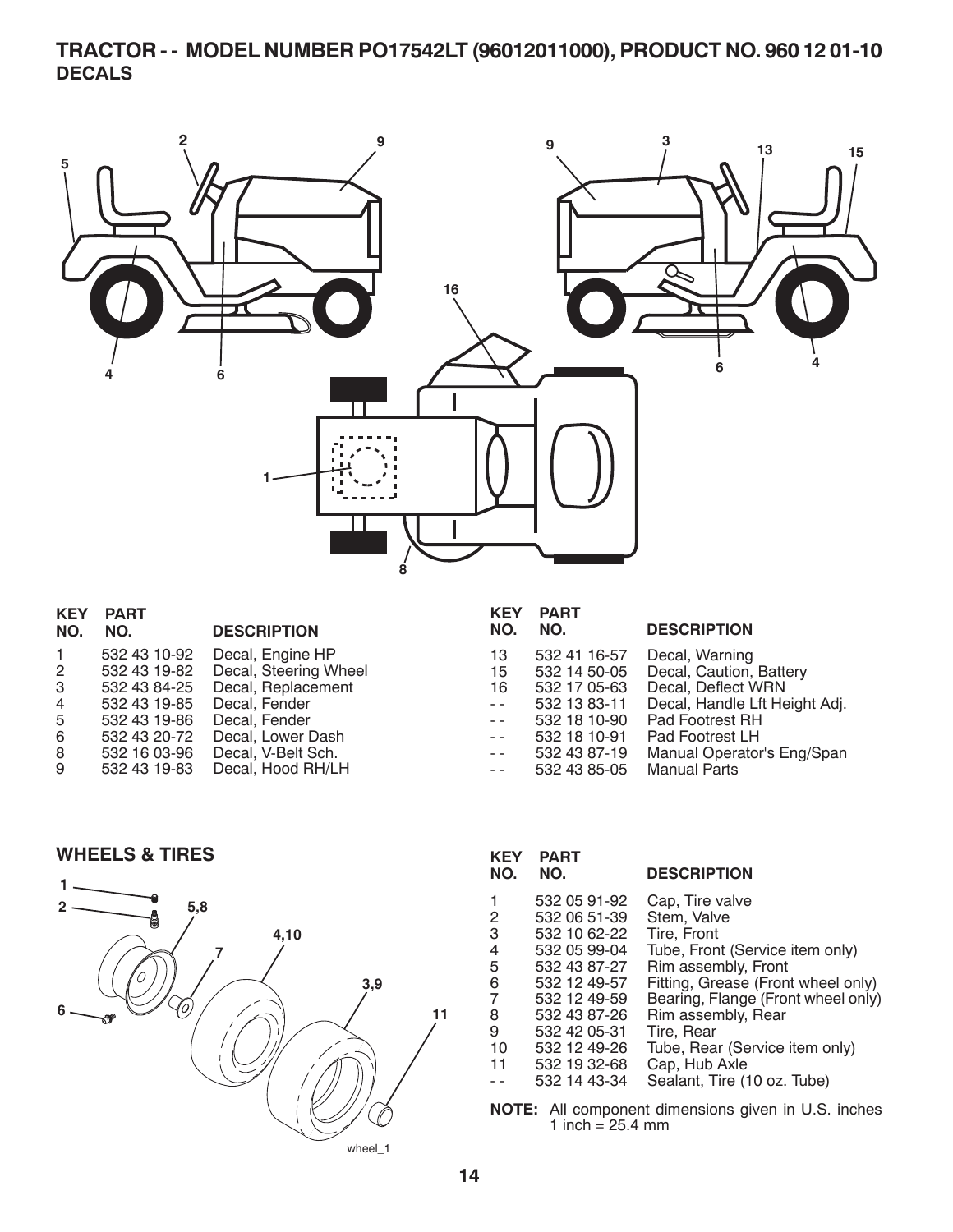**TRACTOR - - MODEL NUMBER PO17542LT (96012011000), PRODUCT NO. 960 12 01-10 SEAT**



seat-stlt\_knob\_1

| <b>KEY</b><br>NO. | <b>PART</b><br>NO. | <b>DESCRIPTION</b>                 |
|-------------------|--------------------|------------------------------------|
| 1                 | 532 40 10-42       | Seat                               |
| 2                 | 532 14 05-51       | <b>Bracket Seat Pivot</b>          |
| 3                 | 871 11 06-16       | Bolt Hex 3/8 - 16 x 1              |
| 4                 | 819 13 16-10       | Washer 13/32 x 1 x 10 Ga.          |
| 5                 | 532 14 50-06       | Clip Push-In Hinged                |
| 6                 | 873 80 06-00       | Nut Lock Hex w/Ins 3/8 - 16        |
| 7                 | 532 12 41-81       | Spring Seat Cprsn 2 250 Blk Zi     |
| 8                 | 817 00 06-16       | Screw 3/8-16 x 1.5                 |
| 9                 | 819 13 16-14       | Washer 13/32 x 1 x 14 Ga.          |
| 10                | 532 19 55-30       | Pan Asm. Seat                      |
| 11                | 532 16 63-69       | Knob Seat                          |
| 12                | 532 17 46-48       | <b>Bracket Pnt Mounting Switch</b> |
| 13                | 532 12 12 - 48     | Bushing Snap Blk Nyl               |

#### 14 872 05 04-12 Bolt Rdhd Sht Nk 1/4 - 20 x 1 -1/2 15 532 13 43-00 Spacer Split .28 x .96<br>16 532 12 12-50 Spring Cprsn 16 532 12 12-50 Spring Cprsn 17 532 12 39-76 Nut Lock 1/4 Lge Flg 21 532 17 18-52 Bolt Shoulder 5/16-18 unc-2A 22 873 80 05-00 Nut Lock Hex w/lns 5/16 - 18<br>24 819 17 19-12 Washer 17/32 x 1-3/16 x 12 G 24 819 17 19-12 Washer 17/32 x 1-3/16 x 12 Ga. 25 532 12 70-18 Bolt Shoul der 5/16-18 x .62 **KEY PART NO. NO. DESCRIPTION**

**NOTE:** All component dimensions given in U.S. inches 1 inch =  $25.4$  mm.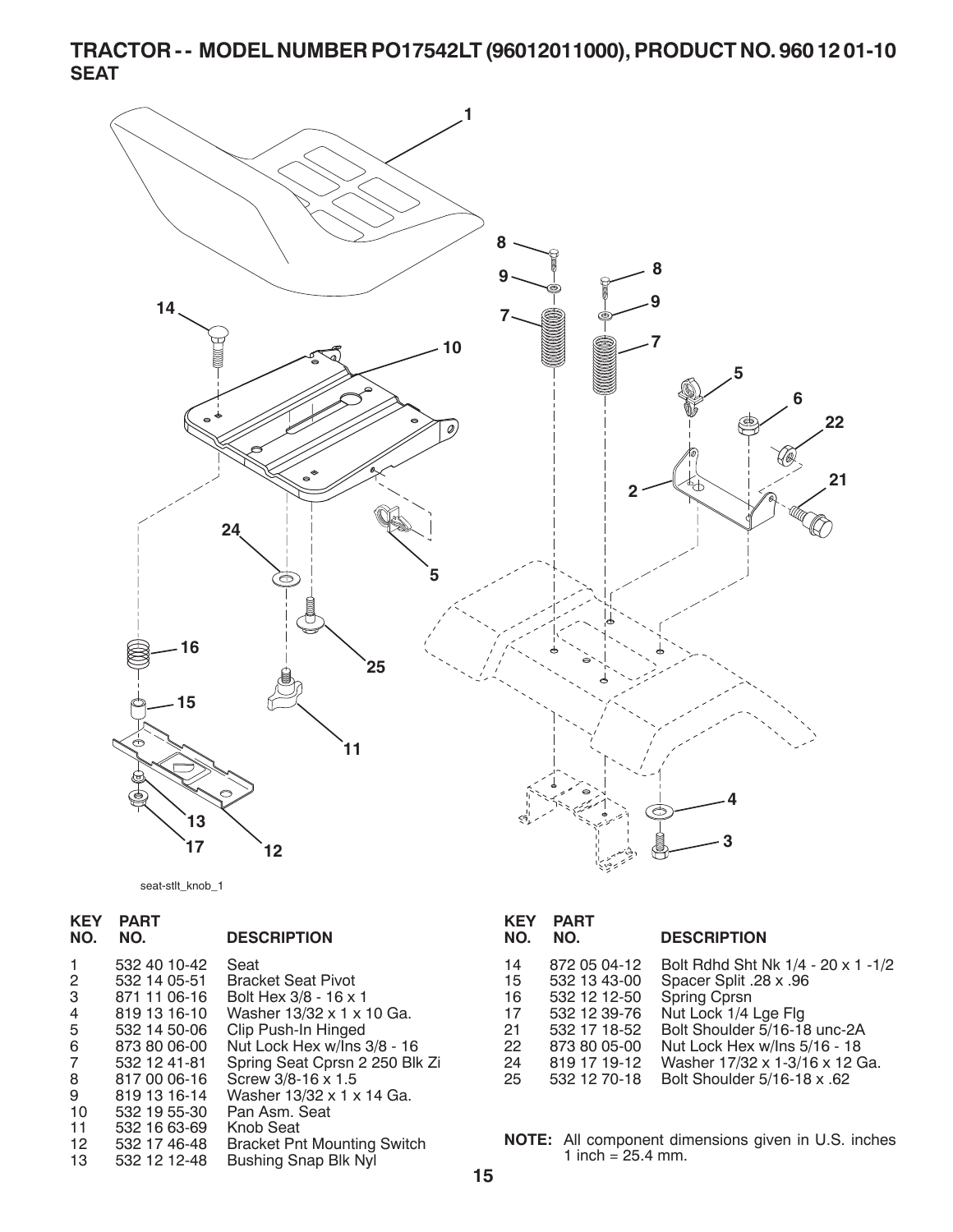**TRACTOR - - MODEL NUMBER PO17542LT (96012011000), PRODUCT NO. 960 12 01-10 MOWER DECK**

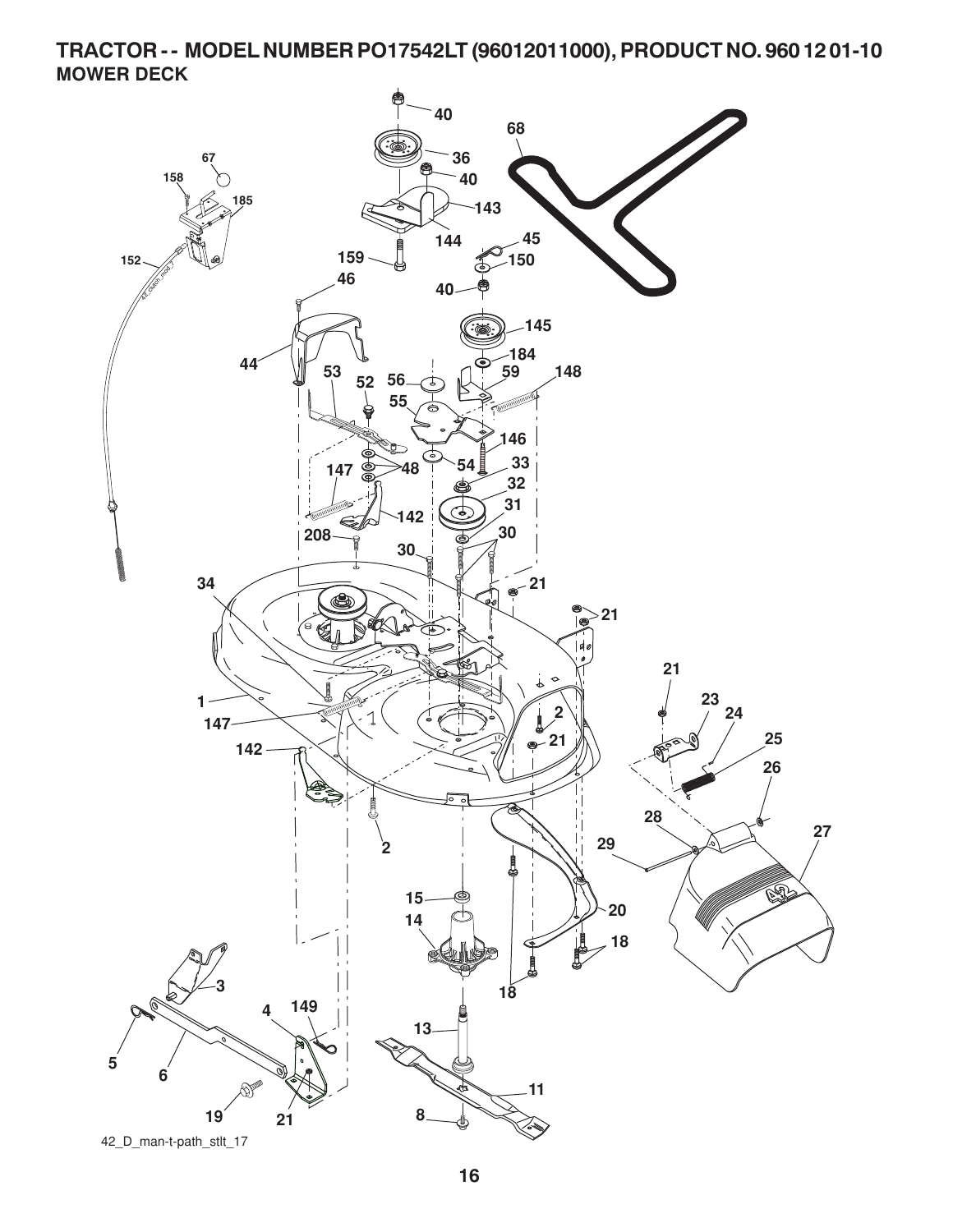### **TRACTOR - - MODEL NUMBER PO17542LT (96012011000), PRODUCT NO. 960 12 01-10 MOWER DECK**

| <b>KEY</b><br>NO. | <b>PART</b><br>NO.        | <b>DESCRIPTION</b>                             | <b>KEY</b><br>NO. | <b>PART</b><br>NO.      | <b>DESCRIPTION</b>                                  |
|-------------------|---------------------------|------------------------------------------------|-------------------|-------------------------|-----------------------------------------------------|
| 1                 |                           | 532 16 58-92 Mower Deck Assembly, 42"          | 48                |                         | 532 13 39-44 Washer, Hardened                       |
| 2                 | 872 14 05-06 Bolt         |                                                | 52                |                         | 532 13 98-88 Bolt, Shoulder 5/16-18 unc             |
| 3                 |                           | 532 13 80-17 Bracket Asm Fr. Sway Bar 3/42     | 53                |                         | 532 18 49-07 Arm Assembly, Pad, Brake               |
| 4                 |                           | 532 16 54-60 Bracket Asm Deck 42" Sway Bar     | 54                |                         | 532 17 85-15 Washer, Hardened                       |
| 5                 |                           | 532 12 46-70 Retainer Spring                   | 55                | 532 15 50-46 Arm, Idler |                                                     |
| 6                 |                           | 532 17 80-24 Bar Sway Deck                     | 56                |                         | 532 16 57-23 Spacer, Retainer                       |
| 8                 |                           | 532 19 30-03 Bolt/Washer Asm. 7/16-20 unf      | 59                |                         | 532 14 10-43 Guard TUV Idler                        |
|                   |                           | (The following Blades are available)           | 67                | 532 10 69-32 Knob Round |                                                     |
| 11                |                           | 532 13 89-71 Blade Mower 42" Hi-Lift (for bag- | 68                |                         | 532 14 49-59 V-Belt, 42" Mower                      |
|                   |                           | ging and discharging)                          | 142               |                         | 532 19 57-84 Anchor Spring Brake Mower              |
| 13                |                           | 532 19 28-72 Shaft Asm. Mandrel                | 143               |                         | 532 15 71-09 Bracket Arm Idler 42"                  |
| 14                |                           | 532 18 72-81 Housing, Mandrel                  | 144               |                         | 532 15 86-34 Keeper Belt 42" Clutch Cable           |
| 15                |                           | 532 11 04-85 Bearing, Ball, Mandrel            | 145               |                         | 532 16 58-88 Pulley Idler Flat                      |
| 18                |                           | 872 14 05-05 Bolt, Carriage 5/16-18 x 5/8      | 146               |                         | 532 17 19-77 Bolt Carriage Idler                    |
| 19                |                           | 532 13 28-27 Bolt, Shoulder                    | 147               |                         | 532 13 13-35 Spring Extension                       |
| 20                |                           | 532 15 97-70 Baffle, Vortex                    | 148               |                         | 532 16 90-22 Spring Return Idler                    |
| 21                | 873 68 05-00 Nut          |                                                | 149               |                         | 532 16 58-98 Retainer Spring Yellow                 |
| 23                |                           | 532 17 75-63 Bracket, Deflector Mower 42"      | 150               |                         | 819 09 12-10 Washer 9/32 x 3/4 x 10 Ga.             |
| 24                |                           | 532 10 53-04 Cap, Sleeve 80 x 112 Blk Mower    | 152               |                         | 532 16 96-76 Clutch Cable 42"                       |
| 25                |                           | 532 12 37-13 Spring, Torsion, Deflector 2 52   | 158               |                         | 817 72 04-08 Screw Hex Thd Cut 1/4-20 x 1/2         |
| 26                |                           | 532 11 04-52 Nut, Push Phos & Oil              | 159               |                         | 872 14 06-14 Bolt Rdhd Sqn 3/8-16 unc x 1-3/4       |
| 27                |                           | 532 17 18-59 Shield, Deflector                 | 184               |                         | 819 13 14-10 Washer 13/32 x 7/8 x 10 Ga.            |
| 28                |                           | 819 11 10-16 Washer 11/32 x 5/8 x 16 Ga.       | 185               |                         | 532 18 82-34 Head Asm Cable Clutch                  |
| 29                |                           | 532 13 14-91 Rod, Hinge 42" 6 75 W/G           | 208               |                         | 817 67 06-08 Screw THDROL 3/8-16 x 1/2              |
| 30                |                           | 532 17 39-84 Screw Thdrol                      | $\sim$ $\sim$ .   |                         | 532 19 28-70 Mandrel Assembly (Includes hous-       |
| 31                |                           | 532 18 76-90 Washer, Spacer Mower Vented       |                   |                         | ing, shaft assembly, and bear-                      |
| 32                |                           | 532 15 35-35 Pulley, Mandrel                   |                   |                         | ing only - pulley/nut/washer and                    |
| 33                | 532 40 02-34 Nut, Toplock |                                                |                   |                         | blade bolt/washers not included)                    |
| 34                |                           | 872 11 06-12 Bolt Carr SH 3/8-16 x 1-1/2 Gr.5  | $\sim$ $\sim$     |                         | 532 41 80-31 Replacement Mower, Complete            |
| 36                |                           | 532 13 14-94 Pulley, Idler, Flat               |                   |                         |                                                     |
| 40                |                           | 873 90 06-00 Nut Lock 3/8-16                   |                   |                         |                                                     |
| 44                |                           | 532 14 00-88 Guard, Mandrel, LH                |                   |                         |                                                     |
| 45                | 532 12 47-88 Retainer     |                                                |                   |                         | NOTE: All component dimensions given in U.S. inches |

1 inch =  $25.4 \text{ mm}$ 

45 532 12 47-66 Retailler<br>46 532 13 77-29 Screw. 532 13 77-29 Screw, Thdrol 1/4-20 x 5/8 T

**17**